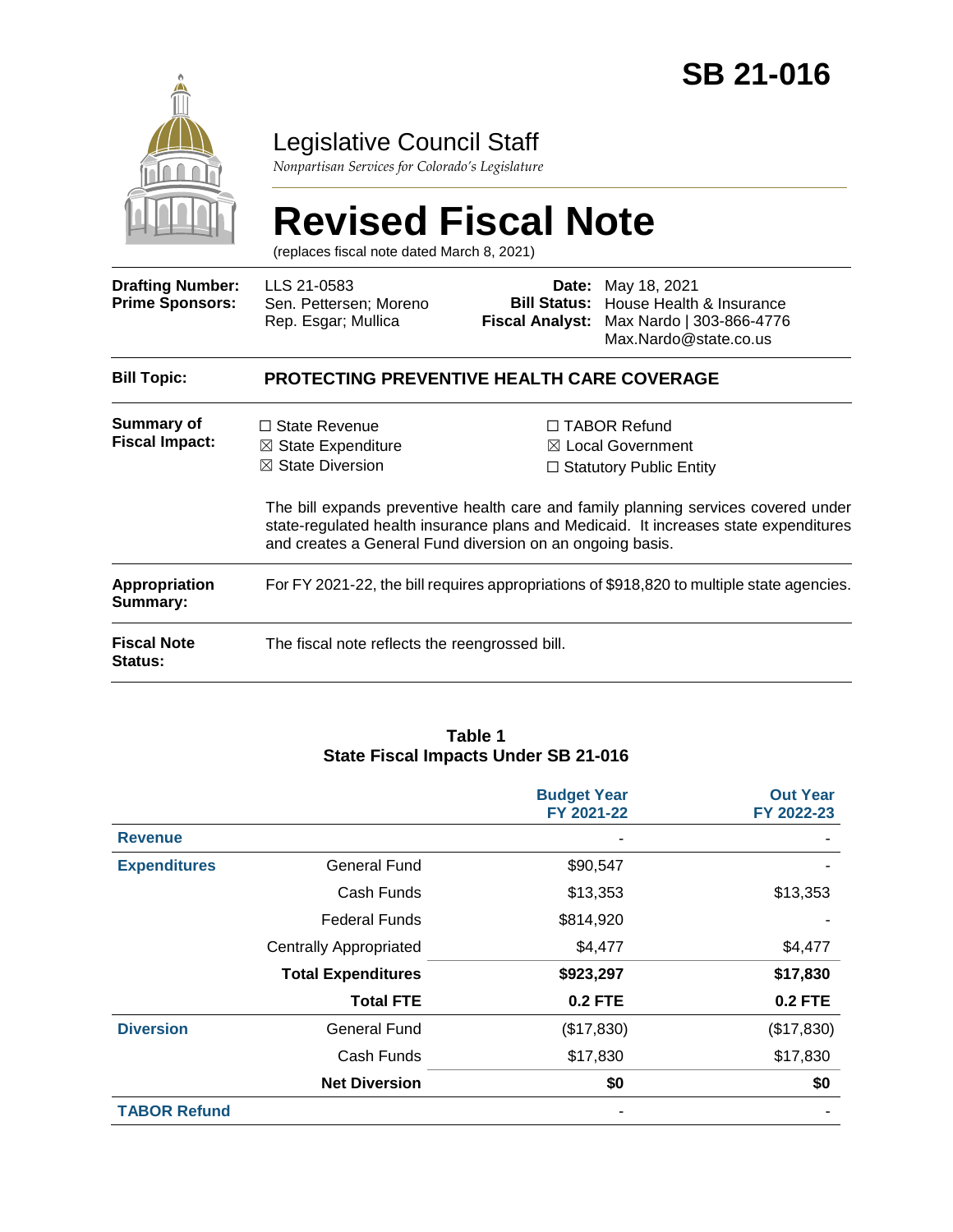Page 2

## **Summary of Legislation**

Current law requires that for state-regulated health insurance plans, the total cost of certain preventive services be covered without cost sharing requirements, in accordance with the A or B recommendations of the U.S. Preventive Services Task Force. The bill adds the following services to this list:

- counseling, prevention, and screening for a sexually transmitted infection (STI); and
- contraception.

In addition, the bill modifies requirements for health care providers and facilities when examining or treating a minor for an STI. The bill specifies that, if necessary, a provider must administer, dispense, or prescribe preventive measures or medications.

Lastly, the bill requires that Medicaid cover family planning and family planning-related services and establishes that such services must be provided without cost sharing for the client. These services are defined in the bill, and the Medical Services Board is directed to promulgate rules establishing specific services to be covered within these definitions. The bill authorizes reimbursement for such services for any licensed health care provider.

## **State Diversions**

The bill diverts an estimated \$17,830 from the General Fund annually beginning in FY 2021-22 for plan review in DORA. This revenue diversion occurs because the bill increases costs in the Division of Insurance (DOI) in DORA, which is funded with premium tax revenue that would otherwise be credited to the General Fund.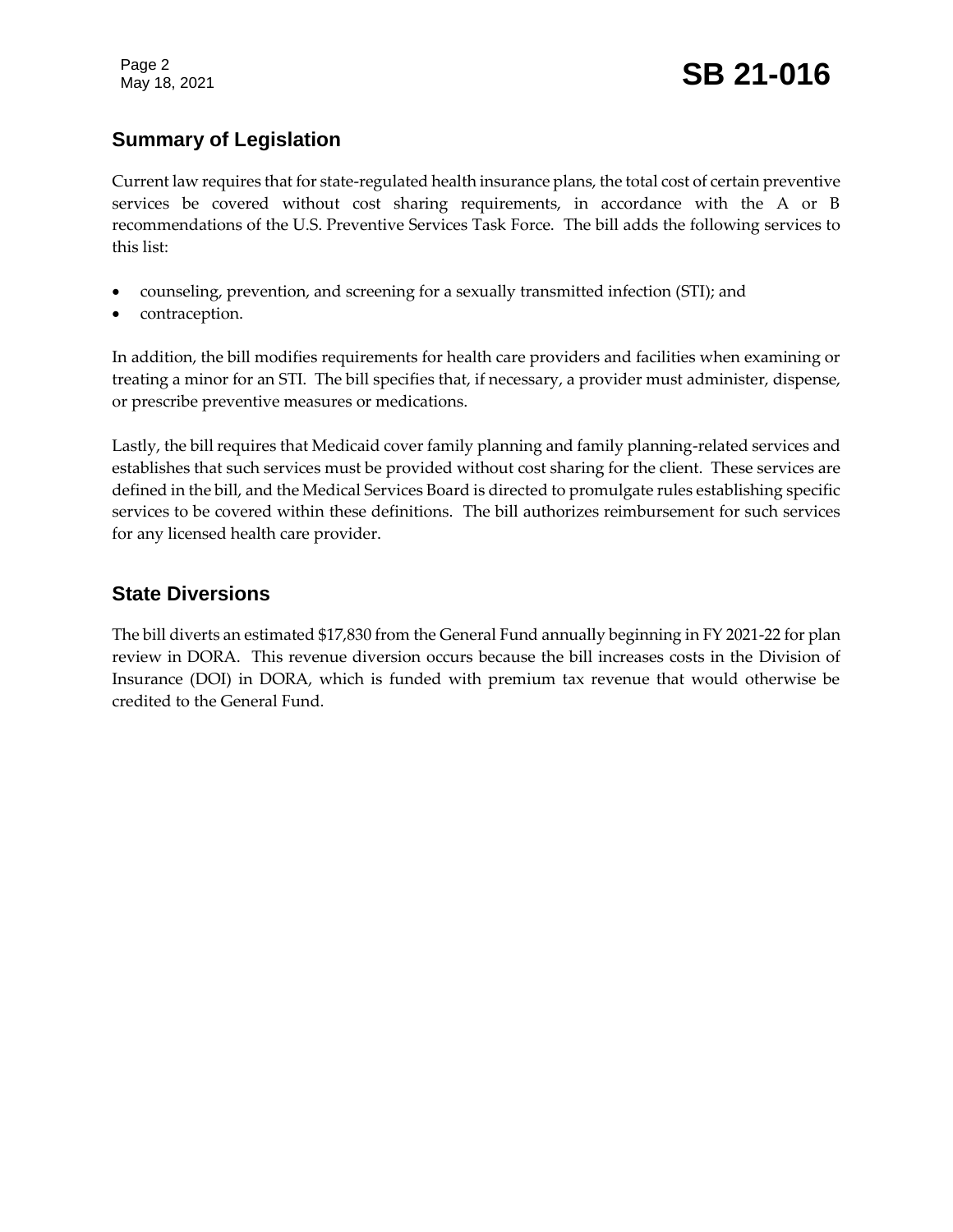## **State Expenditures**

The bill increases state expenditures by \$923,297 and 0.2 FTE in FY 2020-21 and \$17,830 and 0.2 FTE in FY 2021-22 from state and federal funds. These costs are shown in Table 2 and described below.

| <b>Cost Components</b>                          |                  | FY 2021-22 | FY 2022-23 |
|-------------------------------------------------|------------------|------------|------------|
| <b>Department of Regulatory Agencies</b>        |                  |            |            |
| <b>Personal Services</b>                        |                  | \$13,353   | \$13,353   |
| Centrally Appropriated Costs <sup>1</sup>       |                  | \$4,477    | \$4,477    |
| FTE - Personal Services                         |                  | $0.2$ FTE  | $0.2$ FTE  |
| <b>DORA Subtotal</b>                            |                  | \$17,830   | \$17,830   |
| Department of Health Care Policy and Financing  |                  |            |            |
| MMIS Programming                                |                  | \$848,467  |            |
| <b>PBMS Programming</b>                         |                  | \$57,000   |            |
| <b>HCPF Subtotal</b> (90 percent federal funds) |                  | \$905,467  | \$0        |
|                                                 | Total            | \$923,297  | \$17,830   |
|                                                 | <b>Total FTE</b> | $0.2$ FTE  | $0.2$ FTE  |

#### **Table 2 Expenditures Under SB 21-016**

<sup>1</sup>*Centrally appropriated costs are not included in the bill's appropriation.*

**Department of Health Care Policy and Financing.** Medicaid currently covers family planning and family planning-related services and does not require a copay if the services are focused on preventing, delaying, or planning for a pregnancy, which includes contraceptives and sterilization services. Expanding services that are exempt from copays will increase state costs in some cases, though the specific services that are exempt under the bill have not yet been identified. This impact is mitigated by a federal requirement that Medicaid only charge up to 5 percent of a member's income in copays, meaning that exempting these services from copays could increase copays for other services for some members until the cap is reached. The impact to medical services expenditures is expected to be minimal, and the department will account for any increases in provider payments due to copay exemptions through the annual budget process.

In order to implement these changes, updates are required to the Medicaid Management Information System (MMIS) and Pharmacy Benefit Management System (PBMS) to identify diagnosis codes related to family planning visits and exempt all associated services from copays. The fiscal note estimates these updates will require a combined workload of 7,410 hours of work at a blended rate of \$122 per hour. Of these costs, \$90,547 (10 percent) are from the General Fund and \$814,920 (90 percent) are from federal funds. Rulemaking can be accomplished within existing appropriations.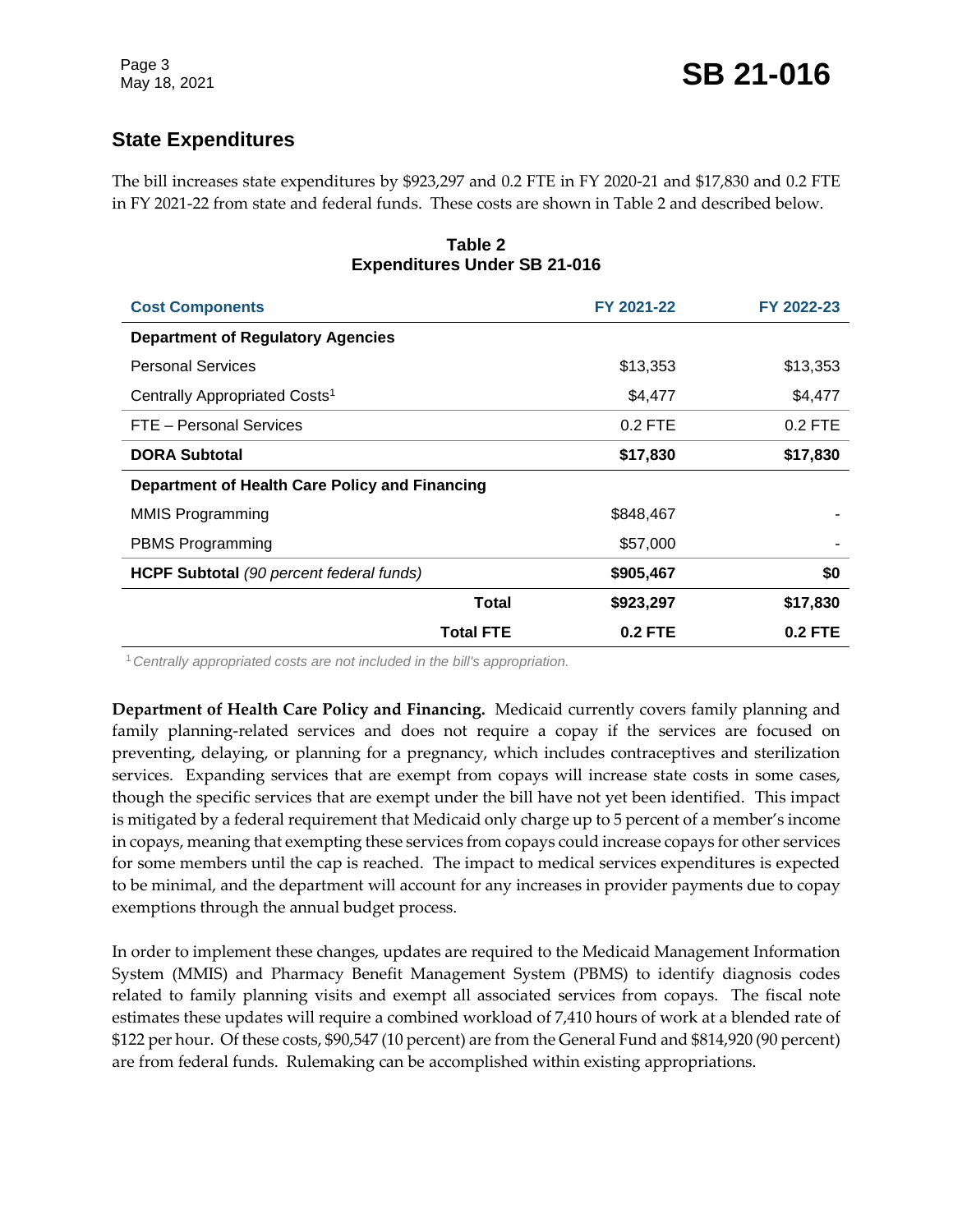Page 4

**Department of Regulatory Agencies.** The DOI will review filings for each health benefit plan subject to the bill, which includes all individual, small group, and large group plans that are not self-insured. The fiscal note assumes that DOI will review 800 applicable plans each year, and that each review will require thirty minutes to ensure preventive services are contained in each form filing and are appropriately reflected in rate filings and communicated to policyholders. This workload requires 0.2 FTE of a rate and financial analyst. Costs are paid from the DOI Cash Fund.

**State employee insurance.** State employee insurance is offered through two carriers, one of which (Kaiser Permanente) is subject to state regulation and would be required to expand coverage in accordance with the bill. Any cost increase could contribute to higher insurance premiums, which would be shared between state agencies and employees. Because insurance premiums are influenced by a number of variables and the cost share between the state and employees has not been determined, the cost to the state is not estimated.

**Potential new benefit mandate.** This bill requires that health insurance plans cover health benefits that may be outside of those identified as essential health benefits in the federal Affordable Care Act, which potentially increases costs to the state. Under the federal law, states may be required to cover health insurers' costs to provide newly mandated health benefits using state funds, rather than the insurer covering these costs using premiums collects from policy holders. At this time, it is unknown if the federal government will require these payments and the potential costs have not been estimated.

**Centrally appropriated costs.** Pursuant to a Joint Budget Committee policy, certain costs associated with this bill are addressed through the annual budget process and centrally appropriated in the Long Bill or supplemental appropriations bills, rather than in this bill. These costs, which include employee insurance and supplemental employee retirement payments, are estimated to be \$4,477 in FY 2021-22 and future years.

## **Local Government**

As with state employee insurance, to the extent that premiums increase for local government insurance plans, cost increases will be shared by local governments and employees.

## **Effective Date**

The bill takes effect upon signature of the Governor, or upon becoming law without his signature. The required coverage provisions for state-regulated health plans apply to plans issued or renewed on or after January 1, 2023.

## **State Appropriations**

For FY 2020-21, the bill requires the following appropriations:

 \$90,547 from the General Fund and \$814,920 in federal funds to the Department of Health Care Policy and Financing; and